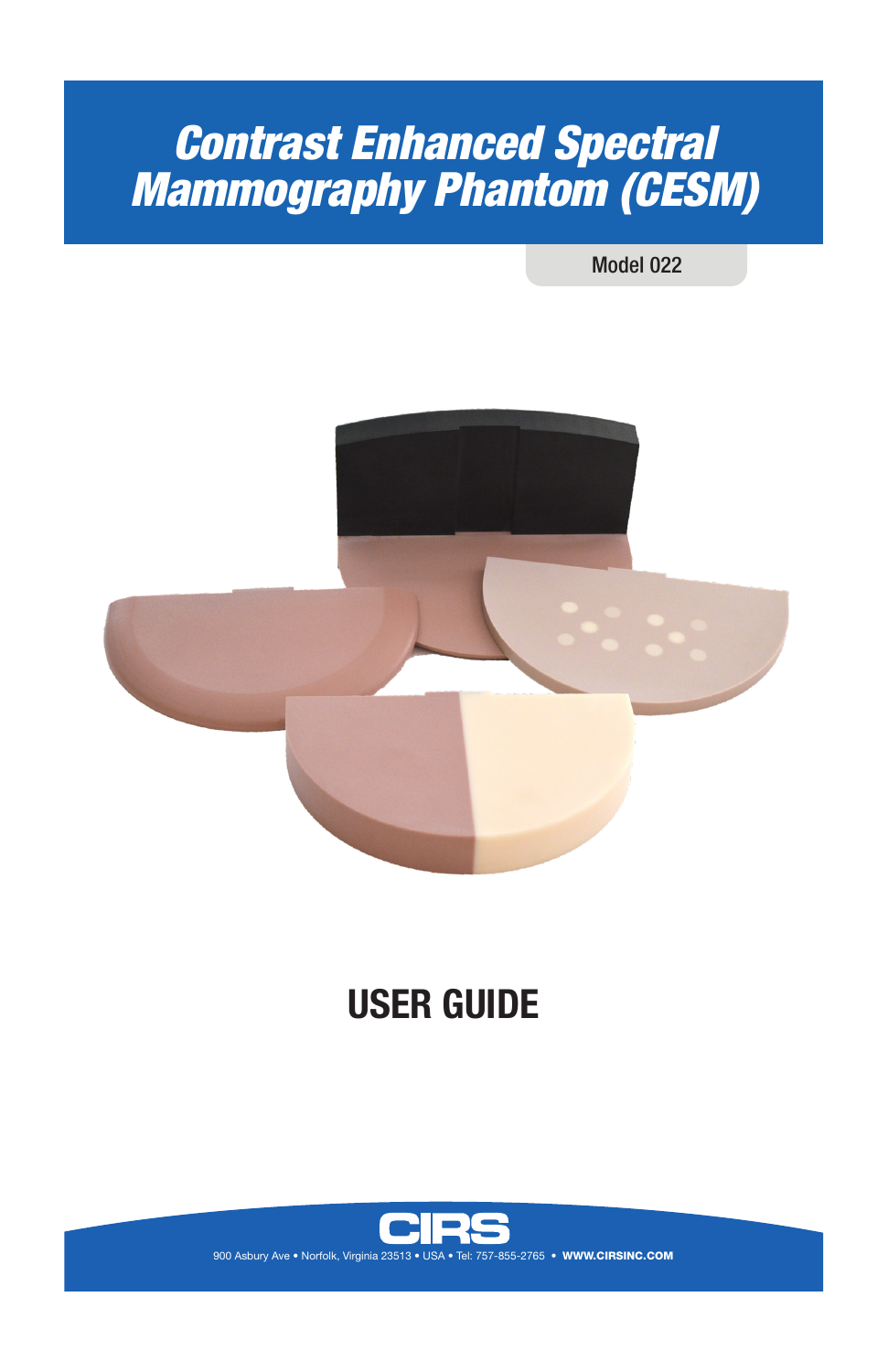

### *OBJECTIVE*

The CIRS Contrast Enhanced Spectral Mammography (CESM) Phantom is designed to address the need for QC of CEDM systems. The phantom demonstrates the presence and absence of iodine in tissues by containing different iodine concentrations and non-iodine breast tissue substitutes. The CESM phantom represents an average human breast in size and shape.

## *DESCRIPTION OF THE PHANTOM*

The phantom consists of four slabs. A target slab is made from breast-equivalent material in 50/50 ratio of gland and adipose tissue. The slab contains two sets of five plugs. Four plugs have iodine concentrations of 0.2, 0.5, 1.0 and 2.0 mg/ cm². These concentrations have been chosen to cover the clinical range of iodine concentrations. A fifth plug is made of 100% glandular tissue equivalent material. This plug is positioned in the center of each plug group to mimic a glandular reference. The contrast slab consists of half 100% adipose material and half 100% glandular material to test iodine separation from the background of fatty and dense breasts. The top and bottom slabs are made from 100% Adipose material and have rounded edges to mimic the realistic shape of a compressed breast.

The phantom includes a magnetic fixture for easy repeatable alignment and positioning.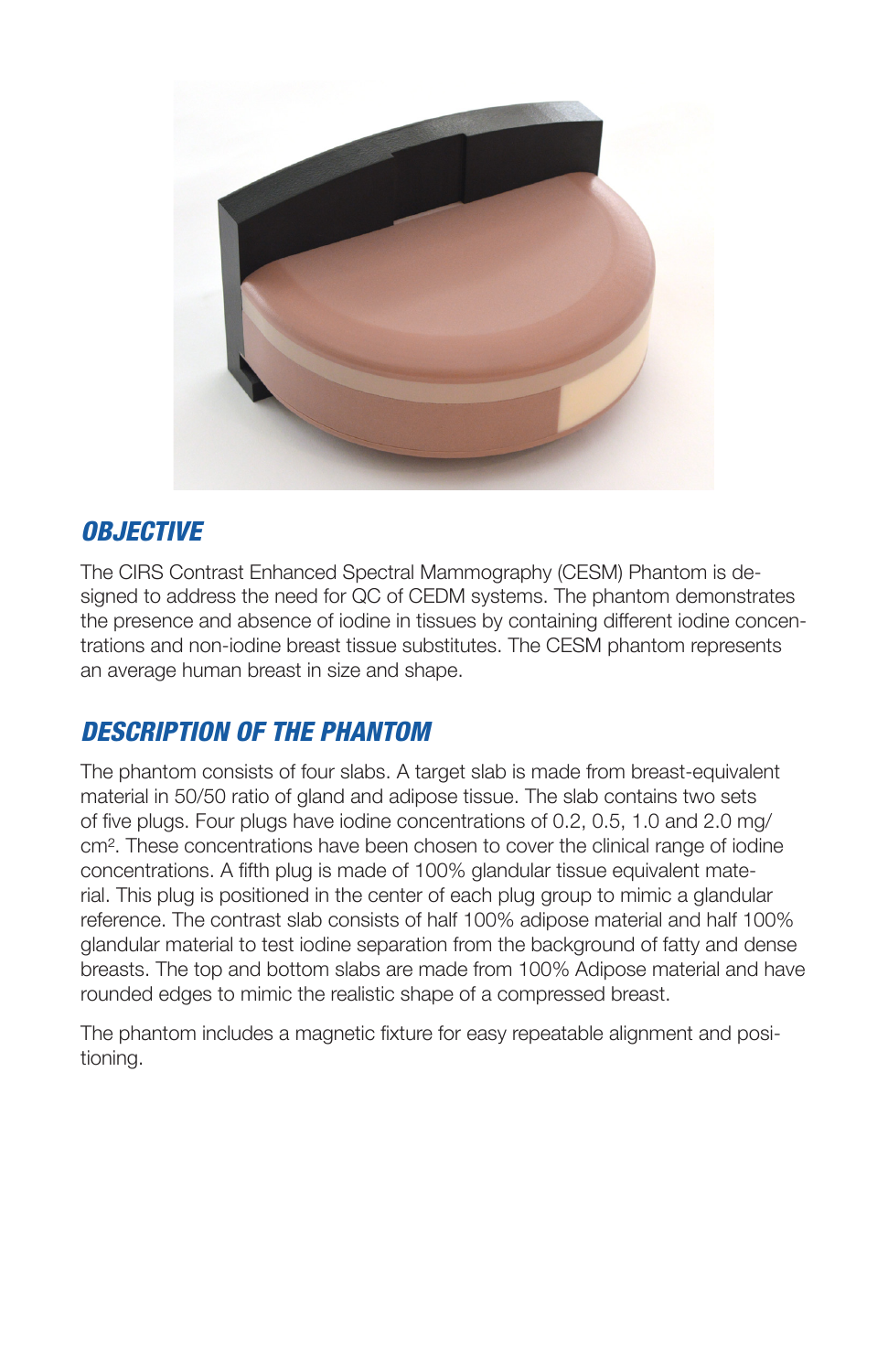### *PHANTOM SET UP*

A number of optional breast tissue-equivalent slabs used with the magnetic fixture allows for creating different thickness breast (up to 75 mm) with a 50/50 % Glandular/Adipose ratio. Target slabs can be used together or individually at two different vertical positions (Z direction) with precision and repeatability. The magnetic fixture has a bottom lip to ensure proper use of the compression paddle.



## *IMAGING THE PHANTOM*

Doing a quick imaging session of the phantom will show nominal operation and give users full confidence before starting the examination.

The criteria to meet on the images are as follows:

- Removal of contrasts between the tissue equivalent materials
- Iodinated inserts are visible
- Insensitivity of the iodine contrasts to the background material
- Correlation between iodine concentration and contrast in images

The criteria can quickly be visually checked making it a simple and effective test.

The user can use different contrast window settings for each half of the contrast slab allowing better demonstration different contrasts, good visibility of the glandular inserts and weak contrast of the iodine inserts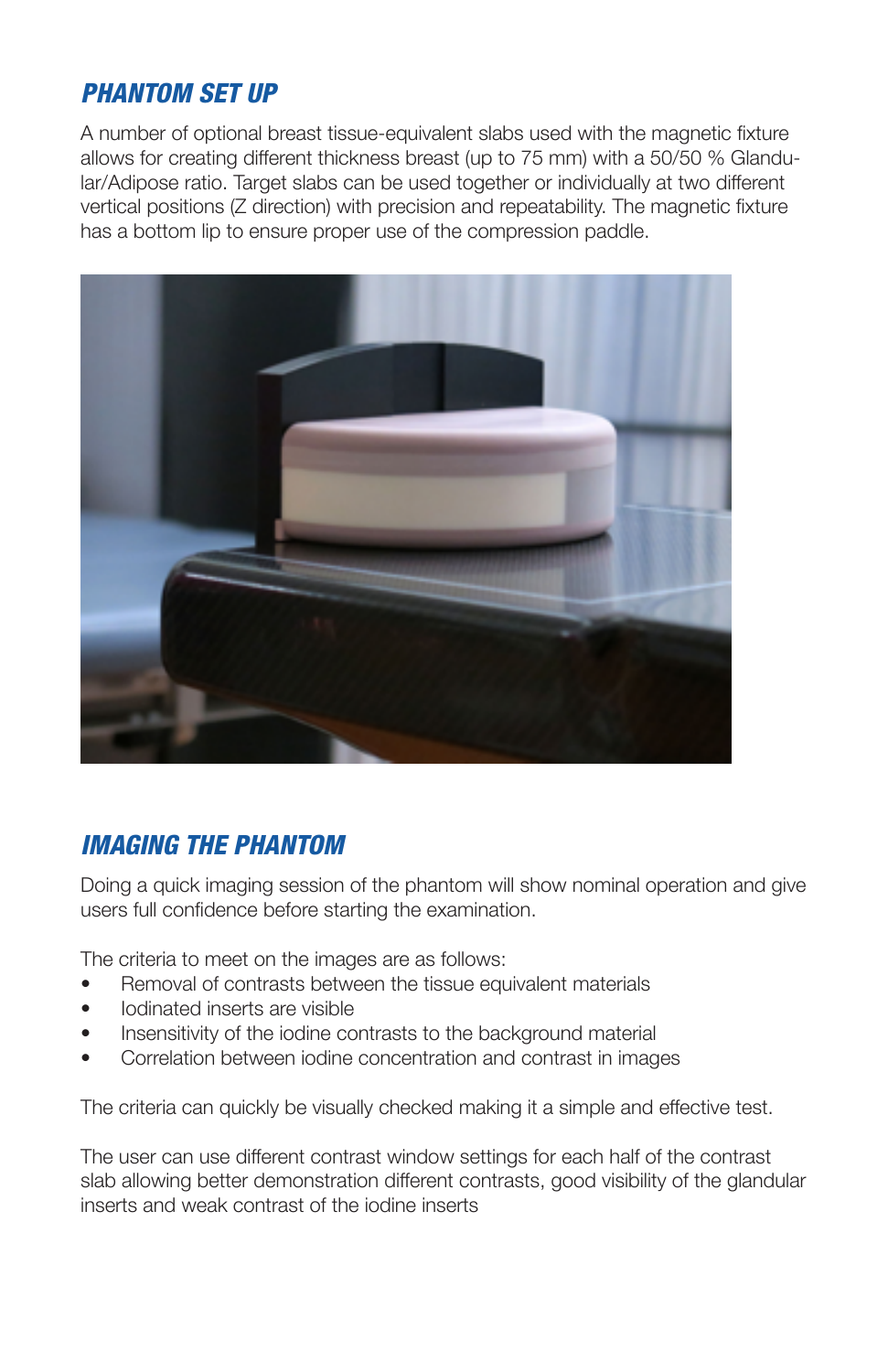

Regular mammogram of the complete phantom (Low energy component of the CESM pair) a) complete phantom; b) and c) details of adipose and glandular halves with different window settings



a) complete phantom; b) positions of the ROIs for measuring the image levels in the inserts (red) and the surrounding background (yellow). Applies on both sides.

#### References:

1. Klausz, R, et al. Introduction of a Comprehensive Phantom for the Quality Control of Contrast Enhanced Spectral Mammography. 2018. Poster No.: ECR 2018, DOI: 10.1594/ecr2018/C-2647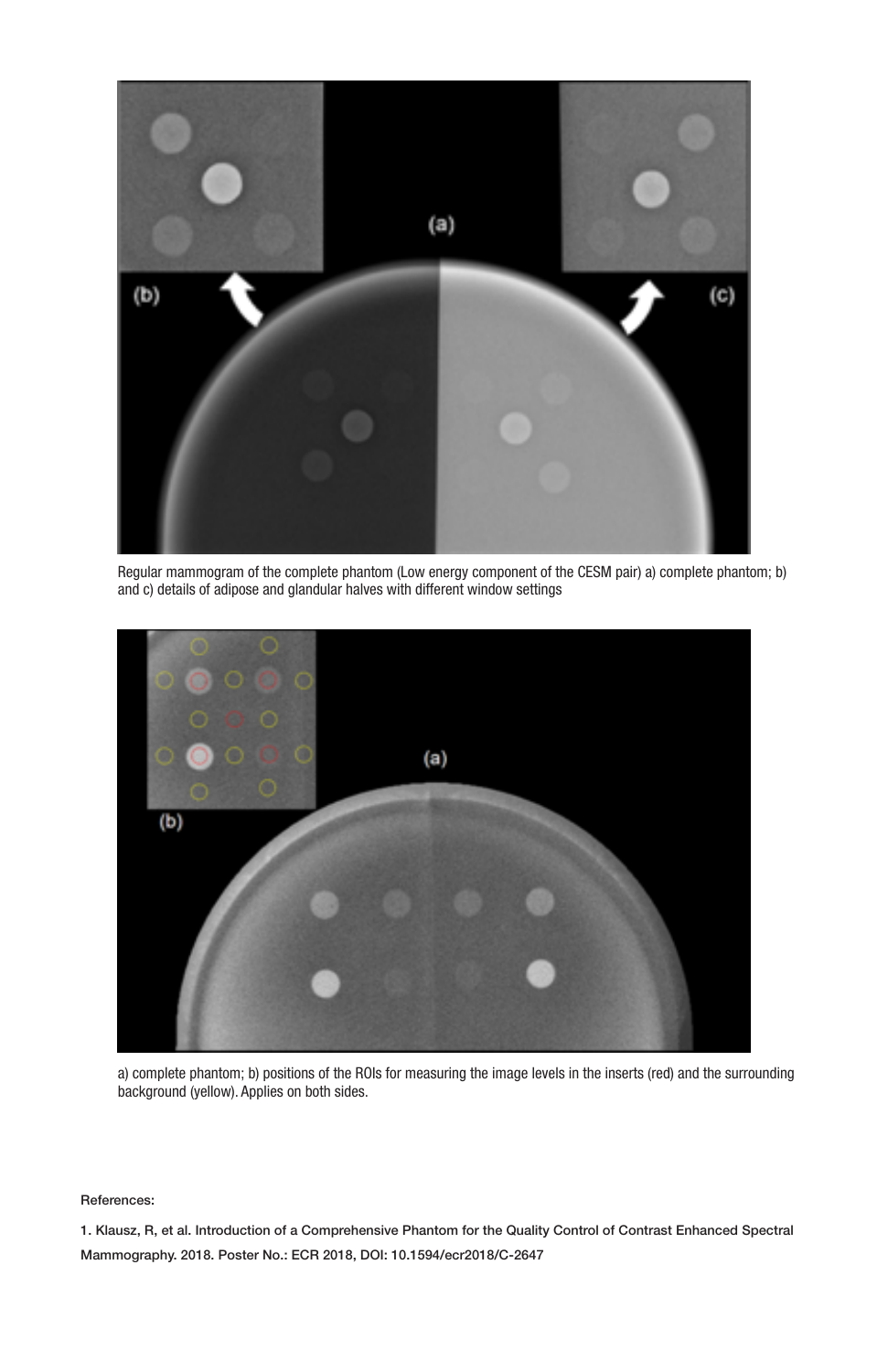# *PHANTOM SPECIFICATIONS*

| <b>OVERALL DIMENSIONS</b>                   | 180 mm x 110 mm x 100 mm                                              |  |  |
|---------------------------------------------|-----------------------------------------------------------------------|--|--|
| <b>INDIVIDUAL SLAB</b><br><b>DIMENSIONS</b> | 3 Slabs: 180 mm x 100 mm x 10 mm,<br>1 Slab: 180 mm x 100 mm x 25 mm, |  |  |
| <b>PHANTOM WEIGHT</b>                       | 1.4 kg (3.09 lb)                                                      |  |  |
| <b>MATFRIALS</b>                            | BR50/50, 100% Gland and Adipose                                       |  |  |



# **TARGET SLAB**

### PLUGS

Qty: 4 with Iodine, 1 100% Gland Equivalent Material Size: 10 mm x 10 mm Concentration: 0.2, 0.5, 1.0 & 2.0 mg/cm2

### Model 022 Includes

| PART# | 0TY            | <b>COMPONENT DESCRIPTION</b>              |  |
|-------|----------------|-------------------------------------------|--|
|       | $\overline{2}$ | Solid Homogeneous Slabs 10 mm thick       |  |
|       |                | Target Slab 10 mm thick                   |  |
|       |                | Contrast Slab 25 mm thick                 |  |
|       |                | Positioning Holder with Magnetic Fixation |  |
|       |                | 60-month warranty                         |  |

### Optional Accessories

| PART#      | <b>COMPONENT DESCRIPTION</b>                                      |  |  |
|------------|-------------------------------------------------------------------|--|--|
| $021 - 01$ | <b>BR3D Background Slab</b>                                       |  |  |
|            | 021-02   Solid Homogeneous Slab (50/50 % Glandular/Adipose ratio) |  |  |

# *CARE AND HANDLING*

Phantom may be cleaned with mild soap and water. Avoid solvent or abrasive cleaning agents.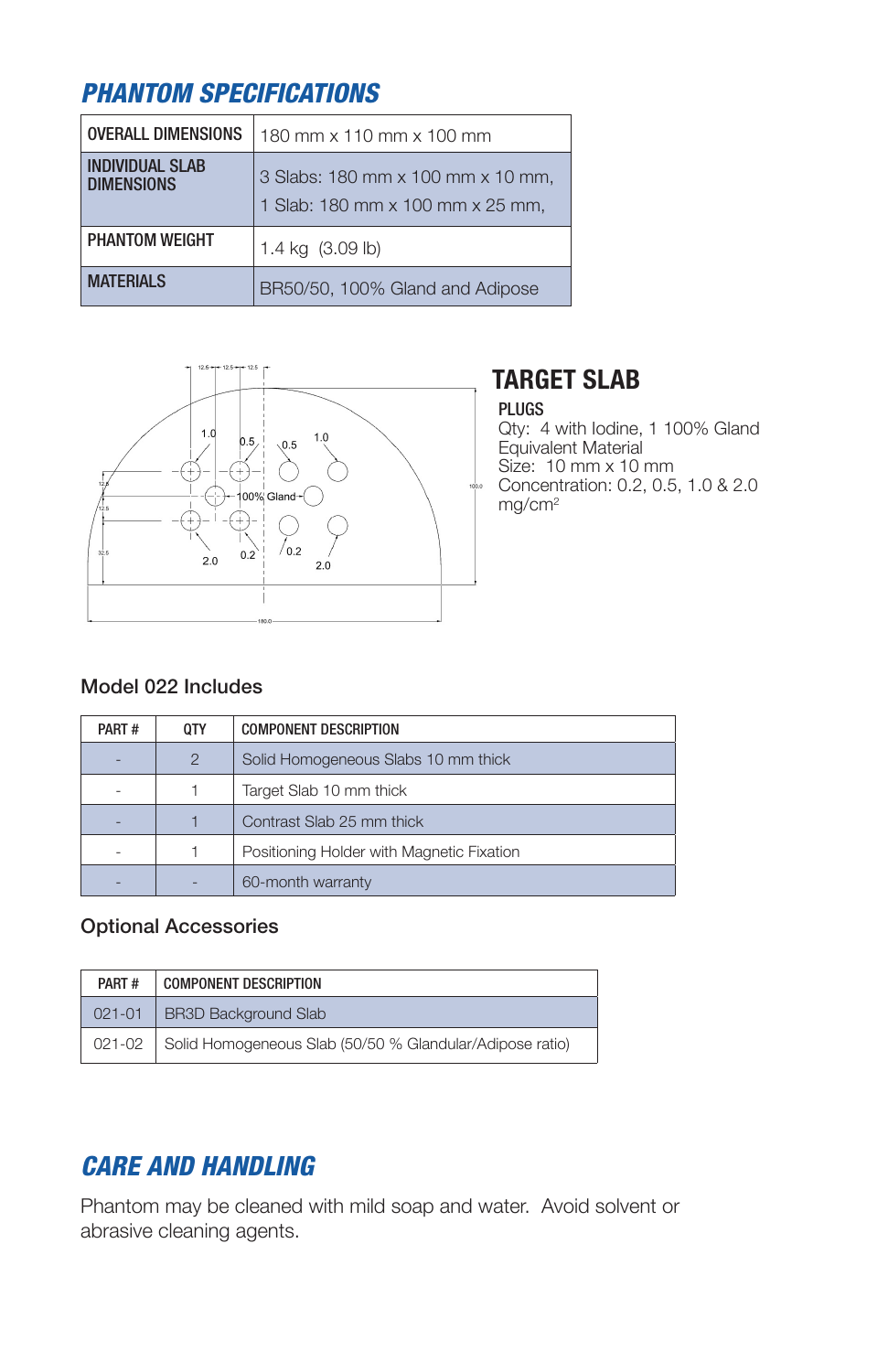# *LINEAR ATTENUATION COEFFICIENTS*

|            | 100% Adipose |           | 100% Glandular |           | 50% Glandular |           |
|------------|--------------|-----------|----------------|-----------|---------------|-----------|
| <b>KEV</b> | Reference    | Simulated | Reference      | Simulated | Reference     | Simulated |
| 10         | 2.8211       | 2.7891    | 4.9195         | 4.6330    | 3.8120        | 3.6612    |
| 20         | 0.5011       | 0.5009    | 0.7680         | 0.7681    | 0.6272        | 0.6272    |
| 40         | 0.2194       | 0.2194    | 0.2688         | 0.2708    | 0.2428        | 0.2436    |
| 60         | 0.1824       | 0.1821    | 0.2099         | 0.2103    | 0.1954        | 0.1954    |
| 80         | 0.1668       | 0.1665    | 0.1883         | 0.1883    | 0.1770        | 0.1767    |
| 100        | 0.1566       | 0.1563    | 0.1754         | 0.1753    | 0.1655        | 0.1652    |
| 200        | 0.1270       | 0.1268    | 0.1411         | 0.1410    | 0.1337        | 0.1333    |
| 400        | 0.0986       | 0.0984    | 0.1094         | 0.1093    | 0.1037        | 0.1034    |
| 600        | 0.0832       | 0.0831    | 0.0923         | 0.0923    | 0.0875        | 0.0873    |
| 800        | 0.0731       | 0.0730    | 0.0811         | 0.0810    | 0.0769        | 0.0767    |
| 1,000      | 0.0657       | 0.0656    | 0.0729         | 0.0728    | 0.0691        | 0.0689    |
| 2,000      | 0.0459       | 0.0458    | 0.0509         | 0.0508    | 0.0482        | 0.0481    |
| 4,000      | 0.0313       | 0.0313    | 0.0350         | 0.0348    | 0.0331        | 0.0329    |
| 6,000      | 0.0253       | 0.0252    | 0.0285         | 0.0281    | 0.0875        | 0.0873    |
| 8,000      | 0.0220       | 0.0219    | 0.0249         | 0.0245    | 0.0234        | 0.0231    |
| 10,000     | 0.0199       | 0.0199    | 0.0227         | 0.0222    | 0.0212        | 0.0209    |
| 20,000     | 0.0157       | 0.0157    | 0.0184         | 0.0177    | 0.0170        | 0.0166    |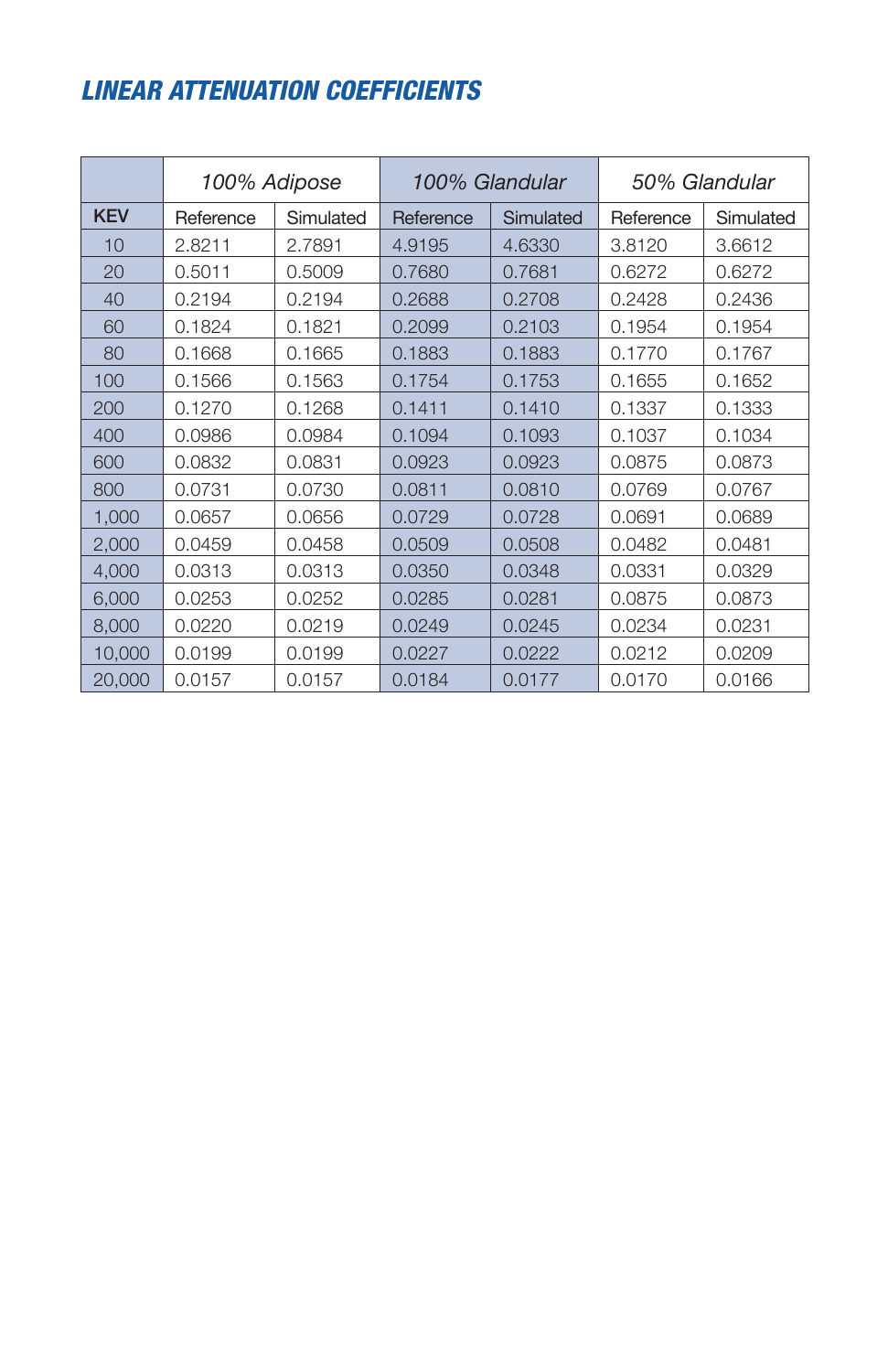### *WARRANTY*

All standard CIRS products and accessories are warranted by CIRS against defects in material and workmanship for a period as specified below. During the warranty period, the manufacturer will repair or, at its option, replace, at no charge, a product containing such defect provided it is returned, transportation prepaid, to the manufacturer. Products repaired in warranty will be returned transportation prepaid.

There are no warranties, expressed or implied, including without limitation any implied warranty of merchantability or fitness, which extend beyond the description on the face hereof. This expressed warranty excludes coverage of, and does not provide relief for, incidental or consequential damages of any kind or nature, including but not limited to loss of use, loss of sales or inconvenience. The exclusive remedy of the purchaser is limited to repair, recalibration, or replacement of the product at manufacturer's option.

This warranty does not apply if the product, as determined by the manufacturer, is defective because of normal wear, accident, misuse, or modification.

### **NON-WARRANTY SERVICE**

If repairs or replacement not covered by this warranty are required, a repair estimate will be submitted for approval before proceeding with said repair or replacement.

### **RETURNS**

If you are not satisfied with your purchase for any reason, please contact Customer Service or your local distributor prior to returning the product. Visit https://www. cirsinc.com/distributors/ to find your local distributor. Call 800-617-1177, email rma@cirsinc.com, or fax an RMA request form to 757-857-0523. CIRS staff will attempt to remedy the issue via phone or email as soon as possible. If unable to correct the problem, a return material authorization (RMA) number will be issued. Non-standard or "customized" products may not be returned for refund or exchange unless such product is deemed by CIRS not to comply with documented order specifications. You must return the product to CIRS within 30 calendar days of the issuance of the RMA. All returns should be packed in the original cases and or packaging and must include any accessories, manuals and documentation that shipped with the product. The RMA number must be clearly indicated on the outside of each returned package. CIRS recommends that you use a carrier that offers shipment tracking for all returns and insure the full value of your package so that you are completely protected if the shipment is lost or damaged in transit. If you choose not to use a carrier that offers tracking or insure the product, you will be responsible for any loss or damage to the product during shipping. CIRS will not be responsible for lost or damaged return shipments. Return freight and insurance is to be pre-paid.

### **WITH RMA NUMBER, ITEMS MAY BE RETURNED TO:**

**CIRS Receiving** 900 Asbury Ave, Norfolk, Virginia, 23513 USA

| <b>PRODUCT</b>                                                       | <b>WARRANTY PERIOD</b> |  |
|----------------------------------------------------------------------|------------------------|--|
| Model 022 - Contrast Enhanced Spectral<br>Mammography Phantom (CESM) | 60 Months              |  |